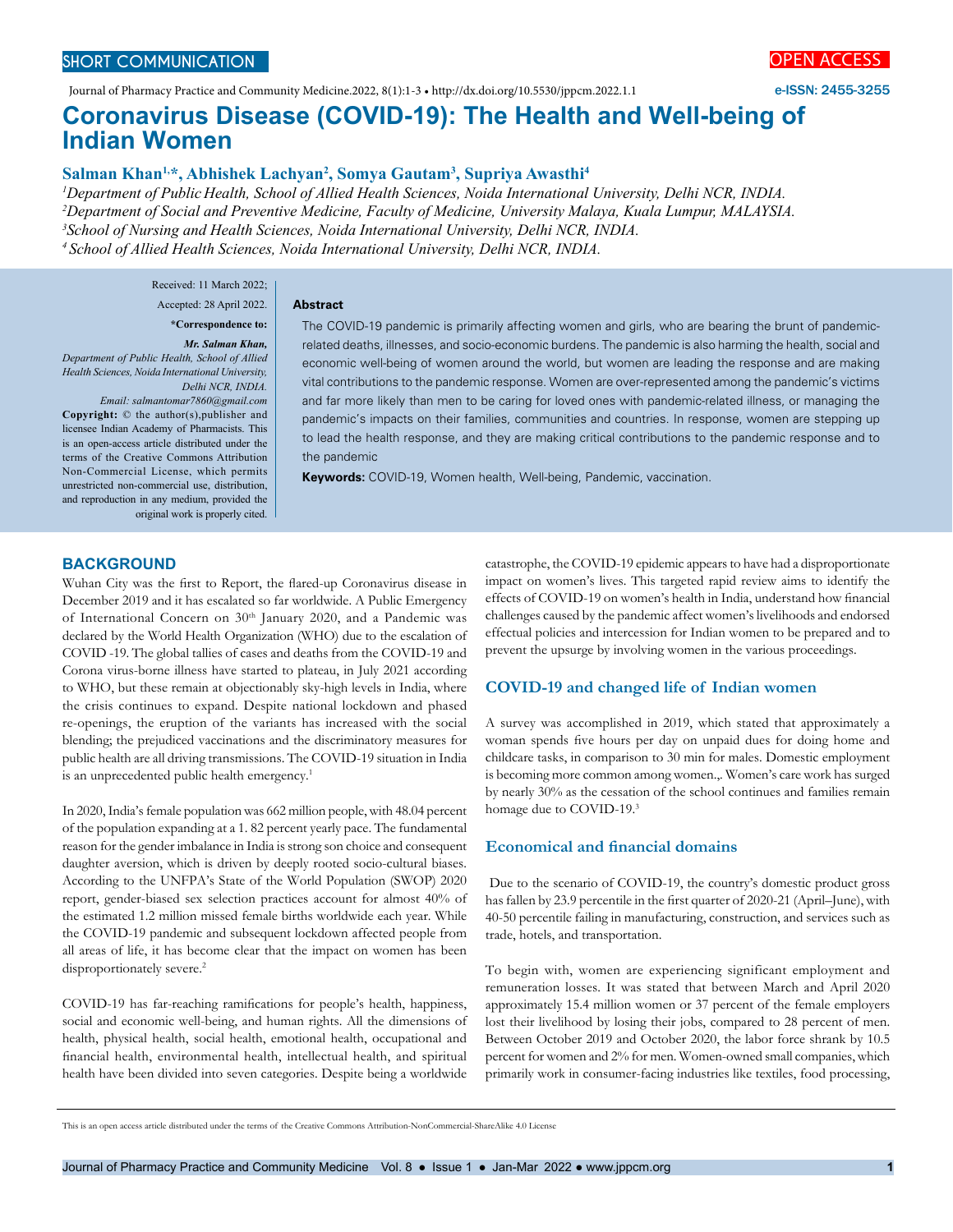#### Khan: Impact of the pandemic on women's health and well-being

and handicrafts, have experienced a significant demand shock, with slow recovery. Anecdotal data suggests that as the economy opens, men will be chosen for re-employment in the informal sector.<sup>4</sup>

Secondly, only 54% of women were allowed to go to a neighboring market alone prior to COVID-19, women are restricted in their mobility. COVID-19 has made it more difficult for women to leave the house, limiting their capacity to work, manage enterprises, study, or even get health care and government assistance.

### **Digital Gender Deprivation**

Inequity in access to education, health, and job prospects has deteriorated as a result of the digital gender divide. Although 63 percent of adult women in India hold a mobile phone (compared to 79 percent of adult men), just 21% use mobile internet (compared to 42 percent of adult men). Women have routinely been denied access to technology, and their prior usage of phones is regulated by male relatives. Women are at risk of being left behind as online education, telemedicine, and work from home become the norm, leaving them unable to gain the efficiency needed to engage in the digital economy.

In India, a substantial number of women are still without access to cell phones or the internet. While this has historically impeded women from obtaining financial services, information, and news, as well as education and employment prospects, these disparities were exacerbated during the COVID-19 pandemic, resulting in difficulty in obtaining relief packages and information. According to the IWWAGE survey, in India, there is a 20% gender difference in mobile ownership, with 79 percent of males owning a phone compared to 63 percent of women. In addition, when it comes to mobile internet users, the gender divide is significantly worse, with 42 percent of Indian men having access to the internet on their phones compared to only 21% of women.<sup>5</sup>

### **Domestic violence**

Domestic abuse has become a shadow pandemic for women. Domestic violence is made more likely by social detachment and obligatory captivity with prospective perpetrators. In May 2020, the districts with the strongest lockdown measures reported a 131 percent spike in domestic abuse complaints compared to other districts, according to a 2020 report.<sup>3</sup>

### **Health What government has done?**

Several social protection measures were included by the government and its partners while assessing the challenges the protection measure taken was, the cash will be directly transferred, which will have a direct benefit to the women's, monthly cash payments were received by over 200 million females account holders per month from April to June 2020. About 800 million ration cardholders received grains such as rice and one free cylinder was received by 75 million households.<sup>6</sup>

6.3 million Women organized self-help groups were benefited from the Collateral-free lending limits which increased from INR1 million to INR2 million (\$13,000 to \$26,000) to benefit 6.3 million. Total 108 million people were employed in between April – October 2020 by The Mahatma Gandhi National Rural Employment Guarantee Program which even provided reservations for women workers.

### **Policy Recommendations Policy formulation**

Certain action plans should be computed and mapped up for the abrupt and long-term measures on keeping the view of women's health, their livelihoods, and domestic violence. This policy consults the nongovernmental women organization with governmental women organization which enhances that woman guided groups need to be started. Women parliamentarians shall be decision-makers and instrumental in these gender-specific policies. There is critical urgency of powerful local bodies for dealing with local issues and planning doorstep solutions for women. Civil sector organizations shall make more effective and instrumental through Outreach, funding, and freedom to work through active women involvement. To create effective awareness at all levels of the policy the content and the data should be converted into local regional language.

### **Scaling of health services – special focus on womencentric services**

Starting with bigger budget allocation for women's health, reproductive child health services shall be made available for free. Rescheduling of canceled vaccination and RCH services shall be rescheduled. Capacity building through training of ASHA, nurses, and paramedical services to handle the impact of pandemic.

### **Counselling services**

Along with Provision Safety and counseling support services shall be launched for women in social isolation and quarantine. Along with this personal and financial crisis, solutions for affected women shall be the priority of these service providers. This Counsellor shall address mitigation of emerging stresses due to COVID-19 through personalized contacts and modified technology. These services shall be free to women, along with helpline services dedicated to addressing stressors, domestic violence, and health issues. To ensure the safety of the women who are working as the frontline workers to deal with the coronavirus patient a non- metropolitan and district governance system, COVID-19 teams should be used for the sake.

### **Surveillance system**

Database Domestic violence, accidental deaths of women, suicide cases shall be imitated especially during the lockdown. This woman dedicated surveillance system shall track indicators of governmental women's health service provisions and update local, state, and national government for continuous improvement.

### **Gender justice**

To ensure that the women's requirements are being met through the initiated policies, there should be a foolproof system in place to review gender justice programs run by the government.

### **Financial support**

Domiciliary workers must be documented, and the unofficial sector must be included in a dignified official database. Standard operating procedures (SOPs) should be developed to ensure that the government distributes money to women in a respectful manner, taking into the interpretation of their dignity, in order to secure that universalized cash transfers or finances